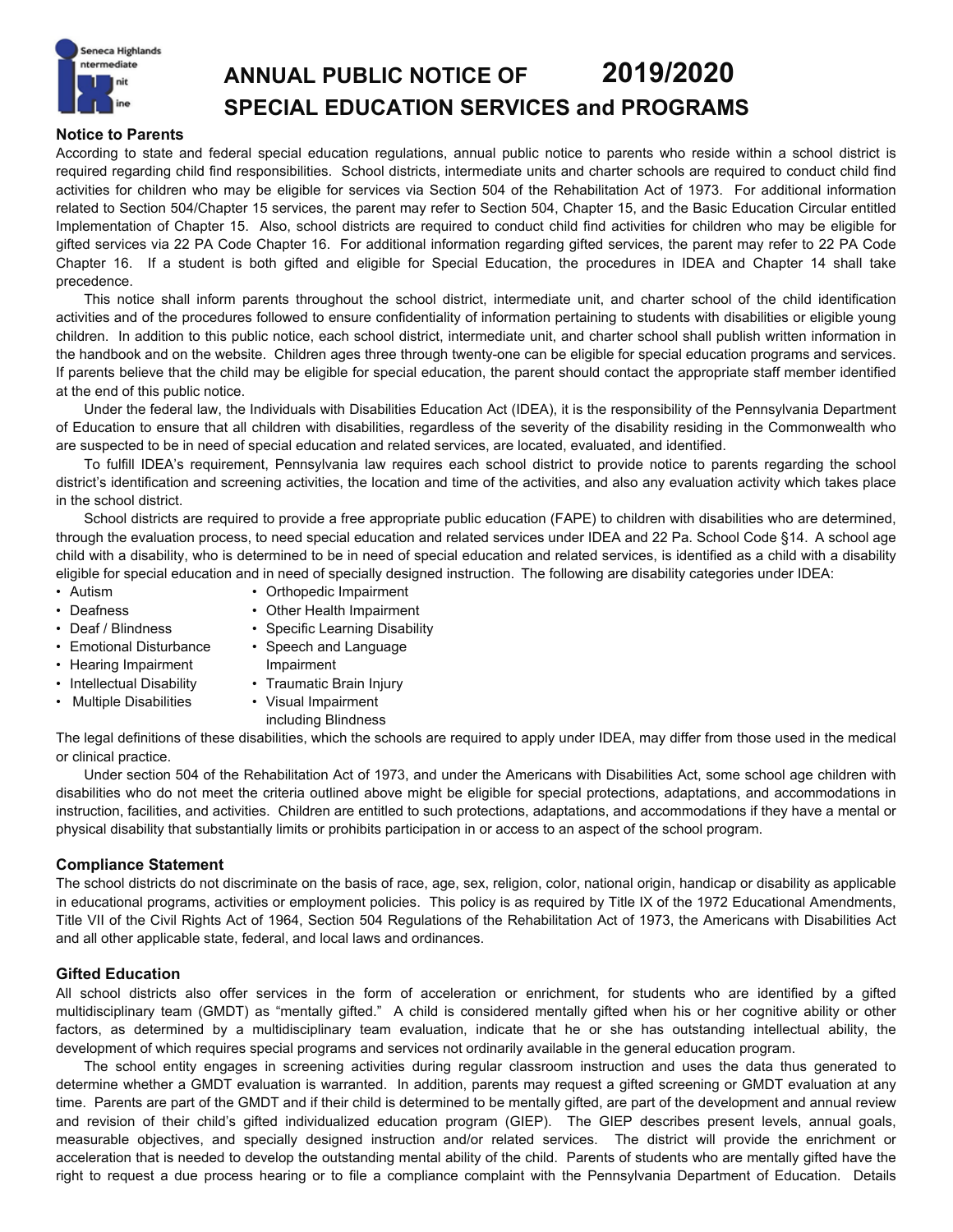concerning the procedures governing hearing requests can be found on the website of the Office for Dispute Resolution at **http://www.pattan.k12.pa.us**.

A child can be identified as both a child with a disability and mentally gifted. In such cases, the rights of the child and his or her parents are governed by the rules applicable to children with disabilities.

#### **Early Intervention**

Children ages three to school-age may be eligible for Early Intervention services if they are experiencing developmental delays. Developmental delays, as defined by the State and as measured by appropriate diagnostic instruments, include a 25 percent delay or a test performance of 1.5 standard deviations below the mean on a standardized assessment in one of the following developmental areas: physical development, cognitive development, communication development, social or emotional development or adaptive development. A young child may also be deemed eligible if they are determined to have a diagnosed disability as defined by PA Chapter 14 regulations. Eligibility for Early Intervention services is two-pronged. The child must be diagnosed with a developmental delay or a diagnosed disability and display a need for specially designed instruction. Specially designed instruction means adapting the content, methodology, or delivery of instruction to address the unique needs of the child and to ensure access to the general education curriculum.

Some signs of potential development delays and/or disabilities might include: a failure to achieve developmental milestones at an expected age, an absence of the desire to communicate, delays in early speech development, inability to follow a simple command, the sudden loss or regression of skills previously acquired, trouble with vision or hearing, an absence of curiosity and/or inquisitiveness, an absence of interest in playing with other young children, a failure to imitate the behavior of others, and the inability to move in a strong and coordinated manner.

If you believe that your child may be in need of special education services, there are screening and evaluation procedures in place to assess your child's needs and his/her eligibility. You may request a free screening and evaluation at any time. Requests for screening and evaluation can be made by calling the Early Intervention Office at (814) 887-5512, ext. 302. Developmental screenings and speech/language screenings are also held at your local family center(s). If your child attends Head Start or a PreK program, screenings will be provided, with your permission, at no cost to you. The Intermediate Unit Nine also provides free screenings at a number of private child care centers and preschools. Please call the Early Intervention Office at (814) 887-5512, ext. 302 for a schedule of screening dates and times as they occur at various times throughout the year.

All information gathered about your child is subject to the confidentiality provisions contained in federal and state law. The Intermediate Unit has policies and procedures in effect governing the collection, maintenance, destruction and disclosure of this information. The Family Rights and Privacy Act (FERPA) provides parents of eligible young children certain rights with respect to the child's educational records. These rights are summarized in the section titled "confidentiality".

#### **Screening**

Each school district must establish and implement procedures to locate, identify, and evaluate students suspected of being a child with a disability eligible for special education. Screening activities include but are not limited to: review of group-based data (cumulative records, enrollment records, health records, and report cards); hearing screening; vision screening; motor screening; and speech and language screening.

Some school districts elect to have Instructional Support Teams (IST), Response to Intervention and Instruction (RtII), Multi-Tier Systems of Support (MTSS) or pre-referral teams. These teams include parents and members of the professional staff of the school district. They analyze information from the screening activities listed above as well as classroom behavior and performance and recommends strategies for the student in the classroom. If screening activities produce little or no improvement, the student is referred for an evaluation to determine eligibility for special education services.

Except as indicated above or otherwise announced publicly, screening activities are conducted on an on-going basis throughout the school year. Screening is conducted in the student's home school unless other arrangements are necessary. Parents can request screening in writing for their children by contacting the school that their child attends.  When screening indicates that a student may be a child with a disability eligible for special education, the school district will seek parental consent to conduct an evaluation.

Screening activities cannot block the rights of a parent to request, at any time, including prior to or during screening activities, an evaluation for the purpose of determining if the student is a child with a disability and eligible for special education services.

#### **Evaluation**

"Evaluation" is the procedure used to determine whether a child has a disability and if the child's disability is of the nature and extent that the child would be eligible for special education and related services. Evaluation procedures used are determined on an individual basis by an Evaluation team, which includes the parents. Parents are asked to provide permission to conduct the evaluation via a Permission to Evaluate form. The Evaluation team takes into consideration cultural issues as they determine the assessment tools that will be administered for the student. A single test or procedure cannot be the sole factor in determining that a child is eligible for special education services. The initial evaluation shall be completed and a copy of the evaluation report shall be presented to the parents no later than 60 days after the agency receives written parental consent. Evaluation, for the purpose of determining if a child is a child with a disability and is eligible for special education, does not include the procedures or basic tests that are administered to all children.

Parents who think their child is a child with a disability may request, at any time, that the school district conduct an evaluation to determine if the child is eligible to receive special education and related services. This request must be made in writing to the building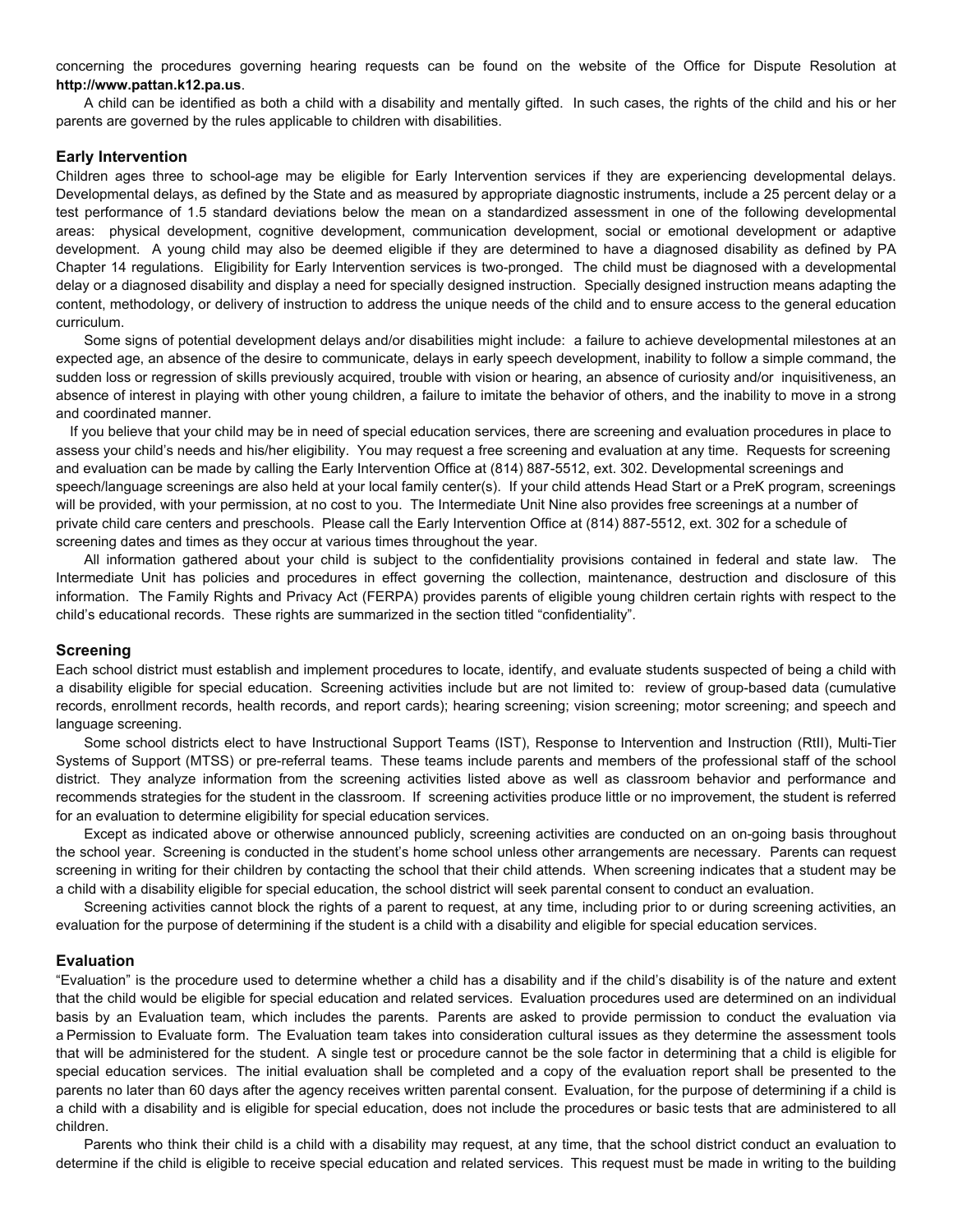principal. If a parent makes an oral request for an evaluation, the school district shall provide the parent with a Permission to Evaluate form to complete.

Parents of preschool age children, age three through five, may request an evaluation in writing by addressing a letter to the Intermediate Unit staff.

School entities cannot proceed with an evaluation or with the initial provision of special education and related services, without the consent of the parents or guardians. For additional information related to consent, please refer to the Procedural Safeguards Notice which can be found at the PaTTAN website at **http://www.pattan.net**.

### **Independent Educational Evaluation**

The parents of a child with a disability have the right under 34 CFR Part 300 to obtain an independent educational evaluation of his/her child, subject to the provisions outlined below. The LEA provides to parents, upon request for an independent educational evaluation, information about where an independent educational evaluation may be obtained, and the LEA criteria applicable for independent educational evaluations as set forth below. For the purposes of this part, "independent educational evaluation" means an evaluation conducted by a qualified examiner who is not employed by the LEA and "public expense" means that the LEA either pays for the full cost of the evaluation or ensures that the evaluation is otherwise provided at no cost to the parent.

A parent has the right to an independent educational evaluation at public expense if the parent disagrees with an evaluation obtained by the LEA. If a parent requests an independent educational evaluation at public expense, the LEA, with unnecessary delay, either initiates a hearing under procedures described below to show that its evaluation is appropriate or to ensure that an independent educational evaluation is provided at public expense, unless the LEA demonstrates in a hearing that the evaluation obtained by the parent did not meet the LEA criteria. If the LEA initiates a hearing and the final decision is that the LEA's evaluation is appropriate, the parent still has the right to an independent educational evaluation, but not at LEA expense.

If a parent requests an independent educational evaluation, the LEA may ask for the parent's reason why he or she objects to the public evaluation. However, the explanation by the parent is not required and the LEA does not unreasonably delay either providing the independent educational evaluation at the LEA expense or initiating a due process hearing to defend the LEA's evaluation.

## **Parent-initiated evaluations**

If the parent obtains an independent educational evaluation at private expense, the results of the evaluation must be considered by the LEA, if it meets the LEA's criteria, in any decision made with respect to the provision of FAPE to the child, and may be presented as evidence at a hearing under this subpart regarding that child.

## **Program Development**

After the evaluation team has determined that a student is eligible with a disability for special education, an IEP team develops an educational program. The IEP is based on the evaluation that identifies the type of services, the level of intervention, and the location of intervention.

### **The IEP team must include:**

- a school district representative, (LEA)<br>• the general education teacher
- 
- 
- the special education teacher<br>• the child's parents and the student when 14 years of age

The public school, in conjunction with the parents, determine the type and intensity of special education and related services that a particular child needs based exclusively on the unique program of special education and related services that the school develops for that child. The child's program is described in writing in an individualized education program (IEP), which is developed by an IEP team. The parents of the child have the right to be notified of and to participate in all meetings of their child's IEP. The IEP is revised as often as circumstances warrant but reviewed at least annually. The law requires that the program and placement of the child, as described by the IEP, be reasonably calculated to ensure meaningful educational progress to the student at all times. IEPs contain a statement of present levels of educational performance, annual goals established for the child, and a statement of the special education services and/or related services. For students that are fourteen and older, the IEP must include an appropriate transition to assist in the attainment of post-secondary objectives. The public school must invite the child to the IEP team meeting at which the transition plan is developed.

### **These services include:**

- Learning support class
- Life skills support class
- Emotional support class
- Sensory support
- Deaf or hard of hearing support
- Blind or vision loss support
- Speech and language support Physical support
-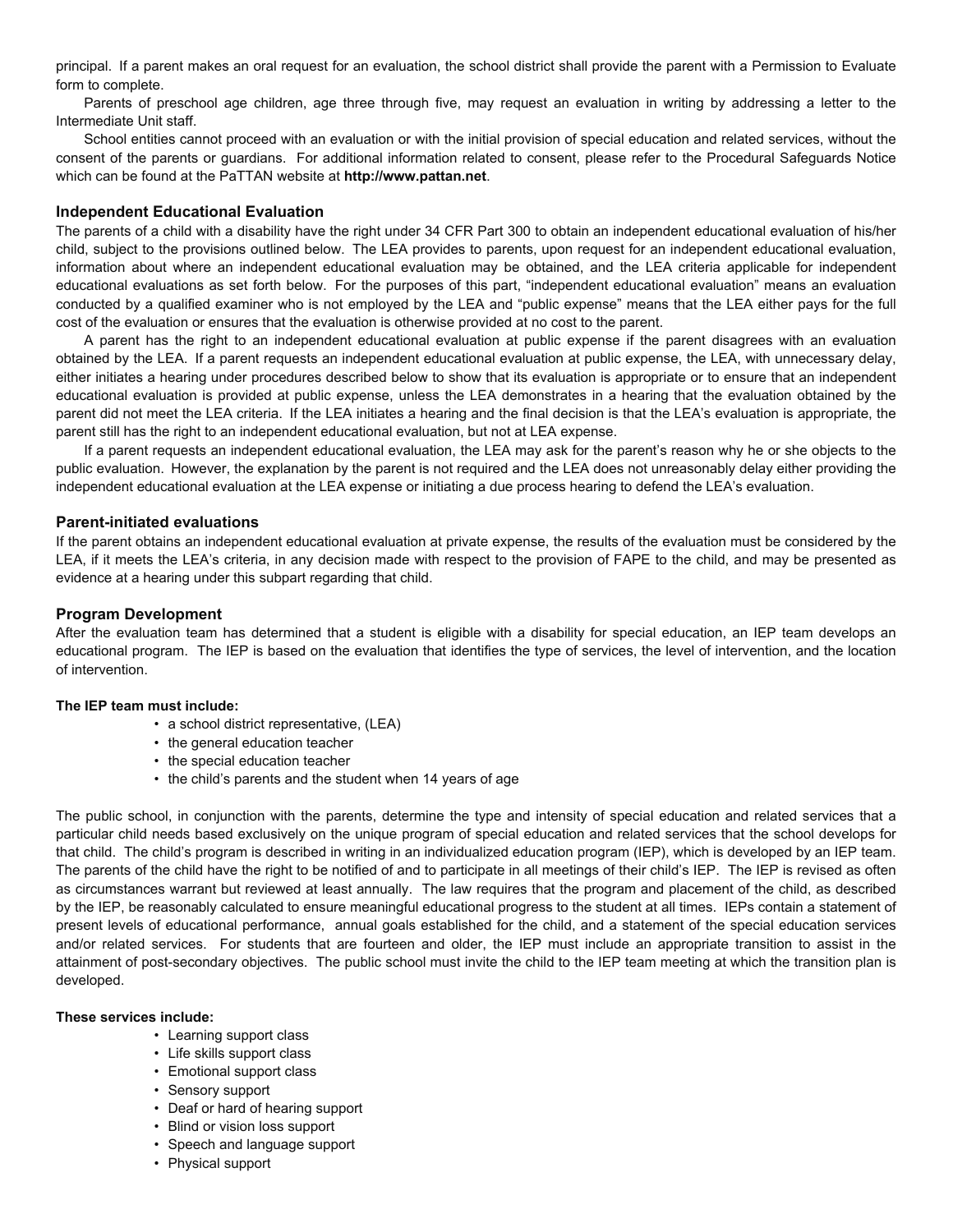- Autistic support class
- Multiple disabilities support class

A student's special education placement must be made in the least restrictive environment in which the student's educational needs can be addressed. All students with disabilities must be educated to the maximum extent appropriate with students who are not disabled as determined by the IEP team.

## **Programs and services available to students with disabilities, in descending order of preference, are:**

- Regular class placement with supplementary aides and services provided as needed in that environment
- Regular class placement for most of the school day with itinerant service by a special education teacher either in or out of the regular classroom
- Regular class placement for most of the school day with instruction provided by the special education teacher in a special education classroom
- Special education class placement or special education services provided outside the regular class for most or all of the school day, either in a regular school setting or alternative setting

## **Depending on the nature and severity of the disability, the public school can provide special education programs and services in:**

- The public school the child would attend if not disabled
- An alternative regular public school in or outside the school district or residence
- A special education center operated by a public school entity
- An approved private school or other private facility licensed to serve children with disabilities
- A residential school
- Approved out of state program
- The home setting

# **Services for Protected Handicapped Students**

In compliance with state and federal law, and 22 Pa. School Code Chapter 15, the school district will provide to each protected handicapped student without discrimination or cost to the student or family, those related aids, services, or accommodations which are needed to provide an equal opportunity to participate in and obtain the benefits of the school programs and participate in extracurricular activities to the maximum extent appropriate to the student's abilities.

# **Protected Handicapped Student**

In order to qualify as a protected handicapped student, the child must be of school age with a physical or mental disability which substantially limits a life activity and prohibits participation in, or access to, an aspect of school programs. These services and protections for "protected handicapped students" are different from those applicable to all students eligible or thought to be eligible for special education services.

The school district or parent may at any time initiate an evaluation of a student. Parents who wish to have a child evaluated or are in need of further information on the evaluation procedures and provisions of services to protected handicapped students, should communicate with the individual district contact(s) that are listed at the end of this document.

# **Educational Records**

"Educational records" mean those records that are directly related to the student which are maintained by an educational agency or by a party acting for the agency. "Education agency", for purposes of this notice, means the local school district. For all students, the school district maintains educational records. Educational records include but are not limited to personally identifiable and confidential information, as well as, directory information.

- 1. Personally Identifiable and Confidential Information includes, but are not limited to:
	-
	-
	- the student's name, name of parents and/or of other family members;<br>• the address of the student and/or the student's family; and<br>• personal information or personal characteristics which would make the student's identity
- 2. Directory information is information contained in an educational record of a student which would not generally be considered harmful or an invasion of privacy if disclosed.

Directory information includes, but is not limited to:

- the student's name, address, telephone number, date and place of birth, major field of study;
- participation in officially recognized activities and sports;
- weight and height of members of athletic teams;
- dates of attendance;
- 
- degrees and awards received; and<br>• previous educational agency or institution attended.

Directory information may be released without parental consent to anyone who is entitled to see it under FERPA. Parents have the right to refuse to let an agency designate any or all of the above information including directory information. If a parent does not want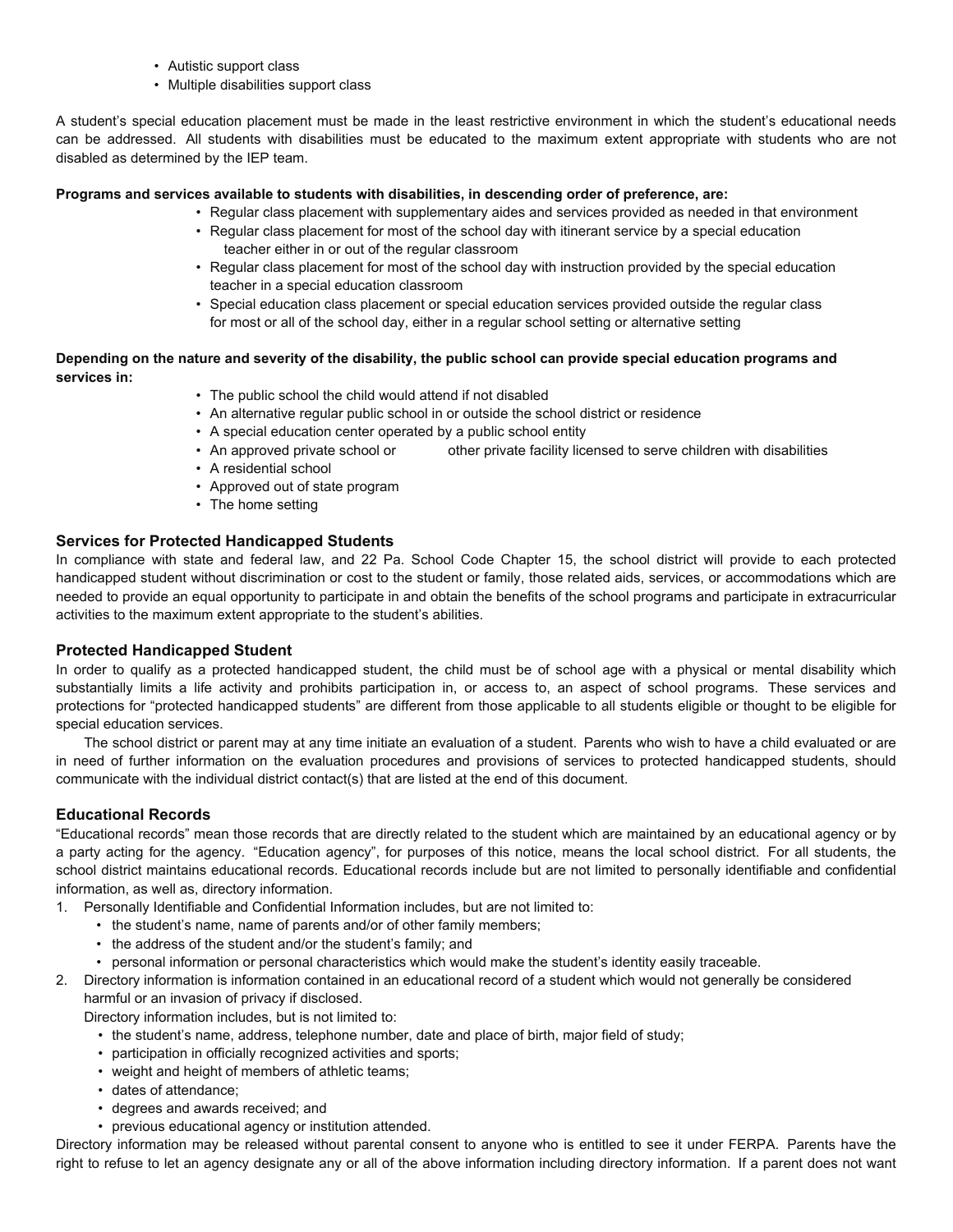directory information released about their child, the parent should contact the school contact listed for their district.

## **Consent**

Consent means the parents have been fully informed regarding the activity requiring consent, in their native language or other mode of communication; they understand and agree in writing to the activity; and, they understand that consent is voluntary and may be revoked at any time.

The school district must obtain parental consent before disclosing personally identifiable information to anyone not entitled to see it under the law. (Note: Student consent takes the place of parent consent if the student is 18 years old or attending a postsecondary institution.)

## **Confidentiality**

Each school district protects the confidentiality of personally identifiable information regarding its students that are identified as children with disabilities and eligible for special education services and protected handicapped students, in accordance with the Family Educational Rights and Privacy Act (FERPA) of 1974 and other applicable federal and state laws.

All records are maintained in the strictest confidentiality. Your consent or the consent of an eligible child who has reached the age of eligibility, must be obtained before personally, identifiable information is released, except as permitted under FERPA. Each participating agency must protect the confidentiality of any personally, identifiable information. Each participating agency must maintain, for public inspection, a current listing of names and positions of those employees within the agency who have access to personally, identifiable information.

FERPA affords parents and eligible students certain rights with respect to the student's educational records:

- 1. Parents have the right to inspect and review their child's educational record. The school district will comply with a request to inspect and review educational records without unnecessary delay and before any meeting regarding an IEP or any due process hearing, but no later than 30 days after the written request has been made. The written request should be submitted to the building principal. The request should identify the record(s) that they wish to inspect. Parents have the right to a response from the school district to reasonable requests for explanations and interpretations of the records.  The principal will make arrangements and notify the parent or eligible student of the time and place where the records may be inspected.
- 2. Parents have the right to request copies of the records. While the district cannot charge a fee to search for or to retrieve information, it may charge a copying fee as long as it does not prevent the parent from exercising their right to inspect and review the records.
- 3. Parents have the right to appoint a representative to inspect and review their child's records. If any educational record contains information on more than one child, parents have the right only to inspect and review the information relating to their child.
- 4. The parent or eligible student has the right to request amendment of the student's educational records that he or she believes is inaccurate or misleading. If the district decides not to amend a record as requested, the district will notify the parent or eligible student of the decision and advise them of their right to a hearing regarding the request for amendment.
- 5. One exception, that permits disclosure without consent for the release of personally, identifiable information contained in the student's education records, is disclosure to school officials with legitimate educational interests. A school official has a legitimate educational interest if the official needs to review an education record in order to fulfill his or her professional responsibility. Upon request, the district discloses educational records without consent to officials of another school district or educational agency in which a student seeks to enroll.
- 6. Under FERPA, the district may disclose without consent "directory information" concerning a student. Directory information may include publications such as sports programs, newspapers, awards and graduation programs, yearbooks, alumni directories, and other school publications. Directory information is information not generally considered harmful or an invasion of privacy, if disclosed. Parents who wish to have their children exempted from publication or other disclosure of directory information may do so by letter to the school principal. The letter must be received by the school principal at least 30 days prior to the date of publication.
- 7. The parent or eligible student has the right to file a complaint with the U.S. Department of Education concerning alleged failures by the district to comply with FERPA. The name and address that administers FERPA is: **Family Policy Compliance Office** U.S. Department of Education 400 Maryland Avenue, S.W. Washington, D.C. 20201

### **Procedural Safeguards**

Procedural safeguards protect the rights of parents and students. **Parental consent is always required prior to:**

- conducting an initial (for the first time) evaluation;
- conducting a reevaluation; seeking new or additional information.
- initially placing an exceptional or eligible young child in a special education program; and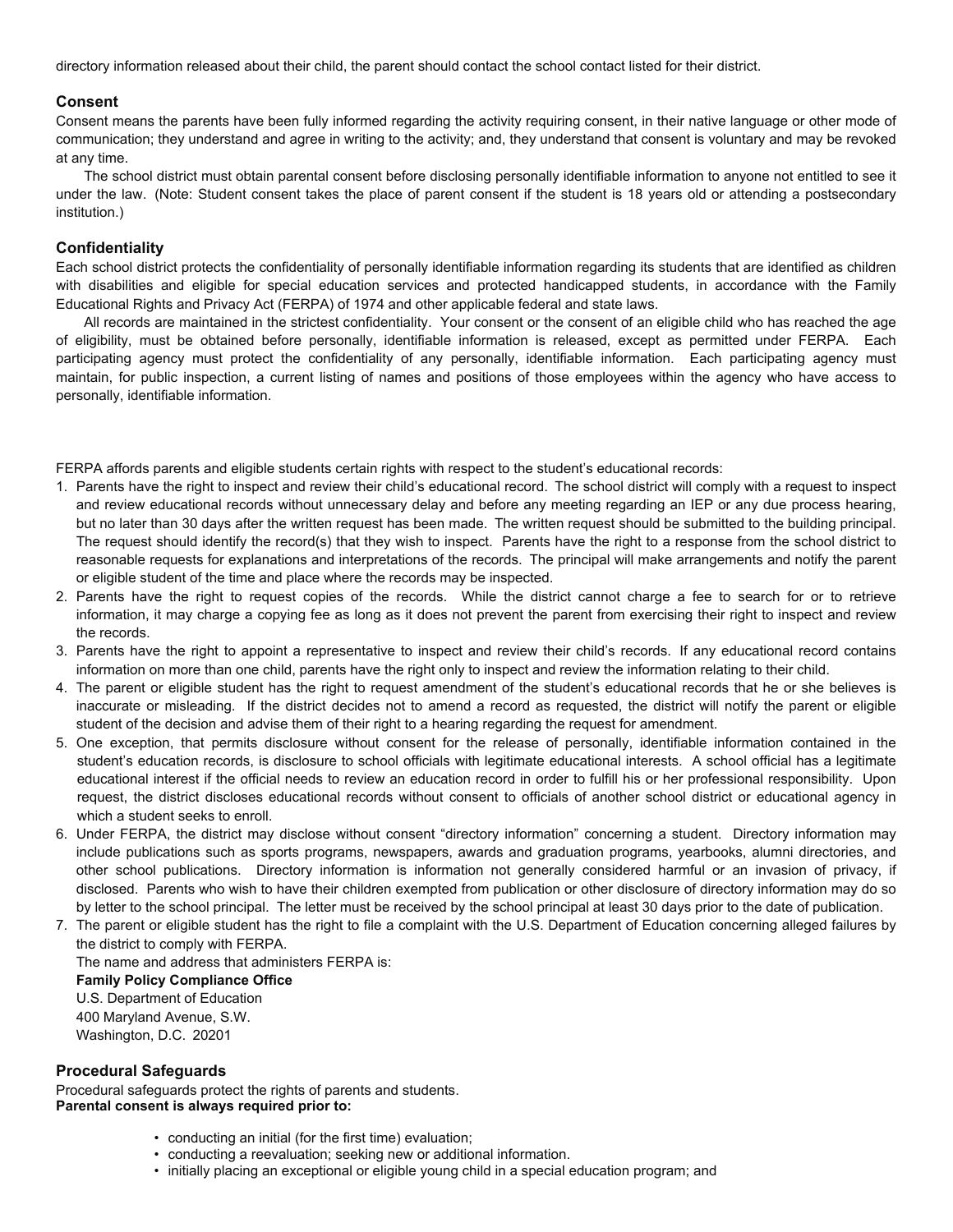• disclosing to unauthorized persons personally identifiable information.

# **Parental consent may be revoked at any time.**

The school district must notify parents in writing whenever it wants to begin, change, or discontinue special education and related services. Along with this notification, the school district will provide the parents with a comprehensive, written description of their rights. Specifically, parents must be notified in writing if the school district proposes to or refuses to:

• conduct an evaluation or reevaluation, or

• initiate or change the identification or placement of a student.

Also, parents must be notified in writing if the school district refuses to:

- provide an independent educational evaluation at public expense, conduct an evaluation that the parent requests, or
- 
- make changes to an IEP when requested by parents.

Parents who disagree with actions, proposed or refused by the school district, have the right to request mediation, prehearing conference or a due process hearing, which is a hearing, conducted by an impartial third party, or file a complaint as outlined in IDEA. Parents may request either mediation by checking their choice on the Notice of Recommended Educational Placement or by letter. Each of the dispute resolution mechanisms available to parents and school districts are described as follows.

### **Mediation**

Pennsylvania has mediation services available throughout the Commonwealth at Commonwealth expense. Mediation services help parents and agencies, involved in a dispute over special education, to attempt to reach a mutually agreeable settlement with the assistance of an impartial mediator. Mediation does not deny or delay a party's right to a due process hearing.

### **Prehearing Conference**

A prehearing conference is between the school district and the parents, although either party may waive the right to a prehearing conference. The school district, parents, and the attorneys representing each, attempt to resolve the dispute. If a prehearing conference does not resolve the dispute, the parent may request an impartial due process hearing with an independent hearing officer, or if a hearing has been scheduled, move to the due process hearing.

### **Due Process Hearing**

Parents requesting a due process hearing must notify the school in writing of the nature of the problem with the school's proposed or existing program, placement, evaluation, or identification; the facts relating to such problem; and a proposed resolution of the problem to the extent known and available to the parents at the time. This notice is mandatory, and the failure to provide it to the school district can diminish or extinguish a claim for attorney's fees and costs if counsel represents the parents.

Due process hearings are oral, personal hearings open to the public, unless the parents request a closed hearing. The decision of the hearing officer shall include findings of fact, a discussion, and conclusions of law. The decision of the hearing officer may be appealed to a three-member panel of hearing officers. The panel's decision may be appealed to the appropriate court.

During a due process procedure, a student must remain in the last agreed upon educational placement (a status called pendency). Due process procedures are governed by timelines and procedures in IDEA.

Details concerning the procedures governing hearing requests can be found on the website of the Office for Dispute Resolution at **http://www.pattan.k12.pa.us**.

# **Complaint with the Bureau of Special Education**

### **Pennsylvania Department of Education**

Parents who believe that special education procedures, as outlined in regulations, have not been adhered to regarding the identification, evaluation, educational plan development, and/or the implementation of the IEP may file a written complaint with the Bureau of Special Education. The Bureau has staff assigned to each Intermediate Unit that will investigate the accusations of the complaint. If parents want to file a written complaint with the Pennsylvania Department of Education, a complaint packet is available by calling the Special Education Consult Line at 1-800-879-2301.

## **Mode of Communication**

If a person has questions regarding the contents of any of this notice, he or she should contact their school district and request an explanation. If the parent needs an interpreter or support for assistive technology for communication purposes, the school district will arrange for the services for the parent. If a parent is deaf or blind or has no written language, the school district will arrange for communication of this notice in the mode normally used by the parent (e.g., sign language, Braille, or oral communication).